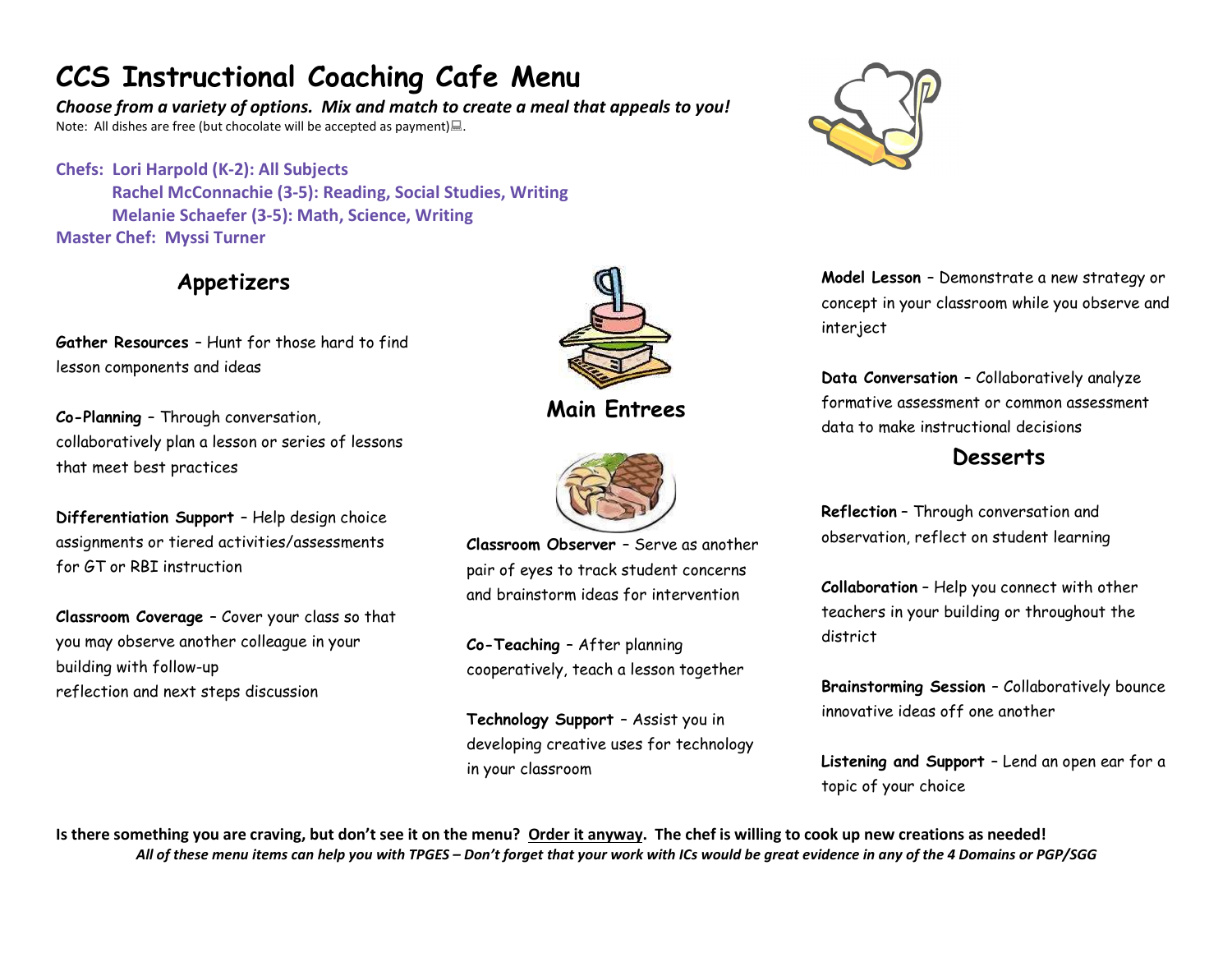### CCS Instructional Coaching Cafe Menu

Choose from a variety of options. Mix and match to create a meal that appeals to you! Note: All dishes are free (but chocolate will be accepted as payment) $\Box$ .

#### Chefs: Lori Harpold (K-2): All Subjects

Rachel McConnachie (3-5): Reading, Social Studies, Writing Melanie Schaefer (3-5): Math, Science, Writing Master Chef: Myssi Turner



Myssi Turner,

 Elementary Teaching and Learning Leader Melissa Turner earned her Bachelor's Degree from Morehead State University and her Masters and Rank I from NKU. She is currently working on her Educational Leadership degree at NKU. Throughout her twenty years in education she has taught second, third, fourth, and fifth grades, served as a staff developer, and is currently the Teaching and Learning Leader. During her time as a staff developer and teacher, she helped lead Cline Elementary to its National Blue Ribbon Award status traveling to Washington D.C. to attend the ceremonies. Melissa has created and led multiple yearlong Action Research Based Professional Learning Cohorts including the Closing the Achievement Gap Cadre, Standards Based Grading and Reporting Pilot, and the Curriculum Cadre. This work has been recognized across the state through invitations to present our findings and success. She has also presented at regional and state level conferences, as well as participated in multiple

regional networks such as PIMSER and the NGSS Network. Her dedication to education and growth mindset has led to being a recipient of the Golden Apple Award and an Outstanding Teacher of the Year Award.



Rachel McConnachie, Instructional Coach, has had a love for learning since she was a child. During her university years she exchanged the Bluegrass State for the Mountain State where she received a Bachelor's Degree in Elementary Education from Ohio Valley University in Parkersburg, West Virginia. She soon found a great place to begin her career, teaching Kindergarten in Campbell County. After a wonderful experience teaching educational milestones, she moved into a third grade position. Third grade was excellent preparation for the next four years where Rachel would teach 5th grade. During



her 5th grade years Rachel completed a Master's Degree in Educational Leadership from Xavier University. She also was a Golden Apple Recipient and worked in many cadres and committees growing and developing her skills and knowledge in instruction and curriculum. Rachel currently is beginning her second year as an elementary instructional coach with a focus in Social Studies, Writing, and English/Language Arts. Rachel still maintains a strong passion for instruction but even greater is her passion for every student and teacher she works with along the way.



Lori Harpold is new to the instructional coaching team and has a focus on the primary grades. Lori was born and raised in Campbell County. She graduated from Northern Kentucky University with a Bachelor's Degree in Elementary Education. Soon after, she received her Master's Degree with a Gifted and Talented Education Endorsement. In 2011, she received her National Boards as an Early Childhood

Is there something you are craving, but don't see it on the menu? Order it anyway. The chef is willing to cook up new creations as needed! All of these menu items can help you with TPGES – Don't forget that your work with ICs would be great evidence in any of the 4 Domains or PGP/SGG